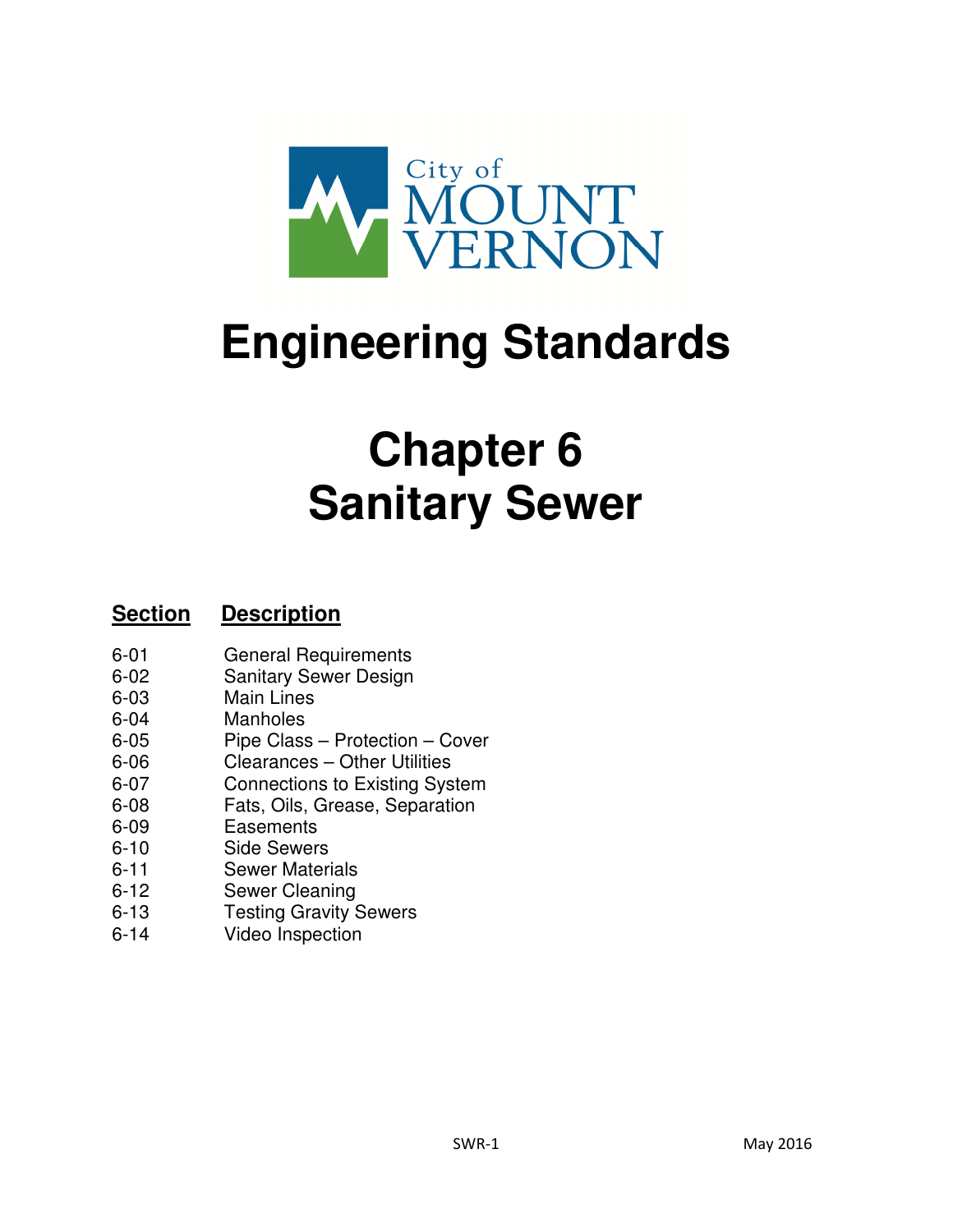# **6-01 General Requirements**

These Engineering Standards set forth minimum standards for the design and construction of public and private sanitary sewer collection facilities.

Reference the Washington State Department of Ecology Criteria for Sewage Works Design and WSDOT Standard Specifications for Road, Bridge and Municipal Construction.

# **6-02 Sanitary Sewer Design**

## **Type of Collection System**

• All sanitary sewer collection systems shall be gravity fed.

## **Serve to Extreme of Property**

• Ensure adjacent properties can be provided sewer service (extend to extreme of developable portion of property and design for the ultimate development of the tributary areas).

## **Private Sanitary Sewage Pumps**

The Public Works Director, in his sole discretion, may allow isolated, topographically constrained areas within specific developments to be served by private, onsite sanitary sewer pump systems. Each system shall be designed and engineered by a qualified professional and shall comply with the Uniform Plumbing Code, Department of Ecology Sewer Design Standards as well as the Department of Labor and Industries (L&I).

If allowed, the system's maintenance and operations standards are subject to City approval and conditions related to the pump system will be place on the development as necessary.

## **Public Sanitary Sewage Pumps**

When approved, Public Sanitary sewer pump stations shall be designed on a case-bycase basis to serve extended areas. All pump stations must be designed by a licensed Engineer to meet City standards.

## **6-03 Main Lines**

## **Minimum Pipe Size**

• Minimum pipe size shall be 8 inches.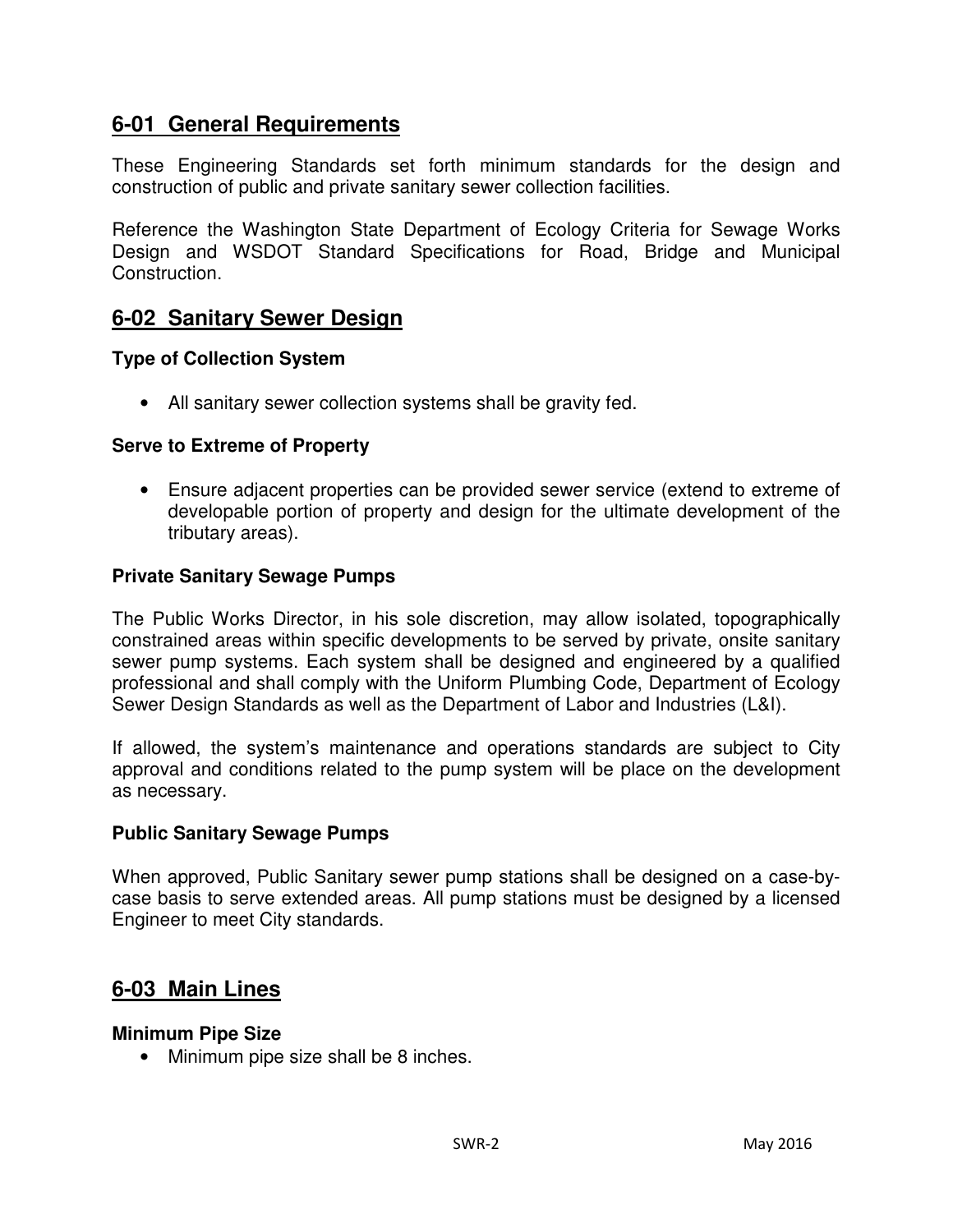## **Pipe Slope**

- a. All sewers shall be designed and constructed to provide a design velocity, of not less than 2.0 fps [feet per second], for anticipated maximum flows. For minimum pipe slopes refer to the criteria from Sewage Works Designs – DOE.
- b. Maximum main line slope shall not induce velocities greater than 10 fps under daily peak flows.

| Sewer Size (inches) | Minimum Slope (feet per 100 feet) |
|---------------------|-----------------------------------|
| 8                   | 0.40                              |
| 10                  | 0.28                              |
| 12                  | 0.22                              |
| 14                  | 0.17                              |
| 15                  | 0.15                              |
| 16                  | 0.14                              |
| 18                  | 0.12                              |
| 21                  | 0.10                              |
| 24                  | 0.08                              |
| 27                  | 0.07                              |
| 30                  | 0.06                              |
| 36                  | 0.05                              |

Table C1-1. Minimum Slope of Sewers, by size (Assuming Full Flow)

- c. Pipe anchor blocks shall be placed where pipe slope exceeds 20% as per Sewage Works Designs - DOE.
- d. Pipe slope tolerance shall be per WSDOT Standard Specifications 7-08.03 Section (2) B - Allowable Variables.

# **6-04 Manholes**

Note: Manholes ring and cover shall conform to WSDOT Standard Plans and the City of Mount Vernon Standards. All manholes shall contain no knockouts.

- a. Maximum distance between manholes shall be 400 feet.
- b. All manhole covers shall be set flush with ground surface, except where otherwise designated by the City of Mount Vernon. All manholes shall have locking covers.
- c. Only approved concrete adjustment rings will be allowed.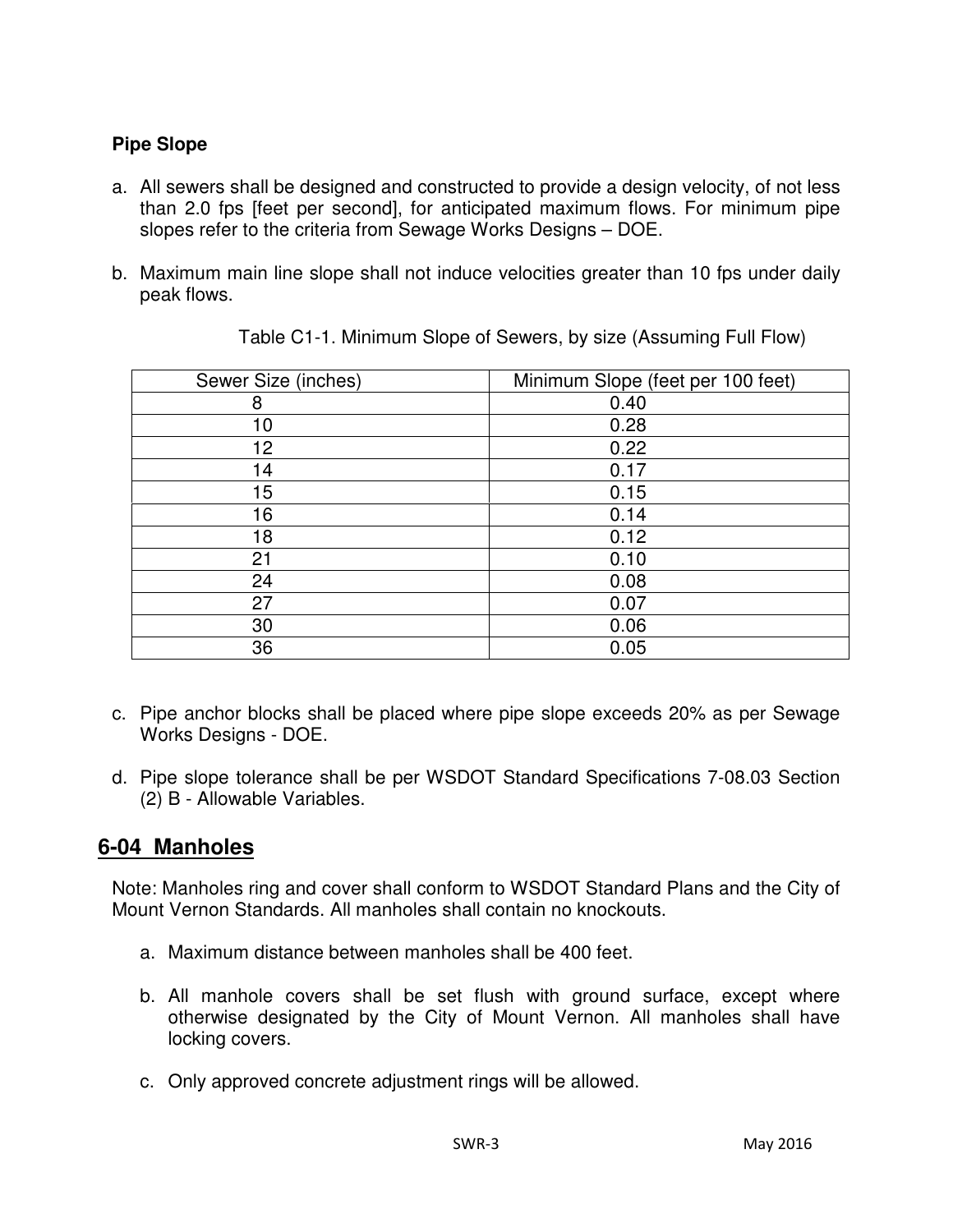d. Existing and Terminal Manholes:

When connecting to an existing manhole, the design shall call-out all necessary revisions to the existing manhole, or if the existing manhole cannot be modified to meet the standards, the manhole shall be removed and replaced with a conforming structure unless otherwise approved. All sewer mains shall terminate with a manhole.

- e. Side sewer connections are not allowed into manholes unless otherwise approved.
- f. Terminal manholes shall not be channeled. Slope manhole inside bottom to provide positive drainage toward pipe, use 3,000 PSI cement concrete.
- g. Maximum allowable drop in invert elevation across the manhole shall be 1.0 ft. The minimum shall be  $1/10^{th}$  of a foot.
- h. Manhole Sizing:

## 48" manhole:

- 1. 2 connecting pipes, 8" dia. to 12" dia.
- 2. 3 connecting pipes, 8" dia. to 10" dia.

## 54" manhole:

- 1. 2 connecting pipes, 15" dia. to 21" dia.
- 2. 3 connecting pipes, 10" dia. to 15" dia.
- 3. 4 connecting pipes, 8" dia. to 12" dia.

## 72" manhole:

- 1. 2 connecting pipes, 21" dia. to 24" dia.
- 2. 3 connecting pipes, 15" dia.
- 3. 4 connecting pipes, 15" dia.
- i. For other pipe configurations, the size of the manhole will be determined on a case-by-case basis.
- j. The minimum angle between the incoming and the outgoing pipe shall be 90 degrees; pipe shall be radial with the center of manhole unless otherwise approved.
- k. The above configurations shall provide adequate shelves and room for maintenance and performing video inspections.
- l. Channels shall be centered in manhole.
- m. Ladder rungs shall be placed on side of manhole with largest shelf.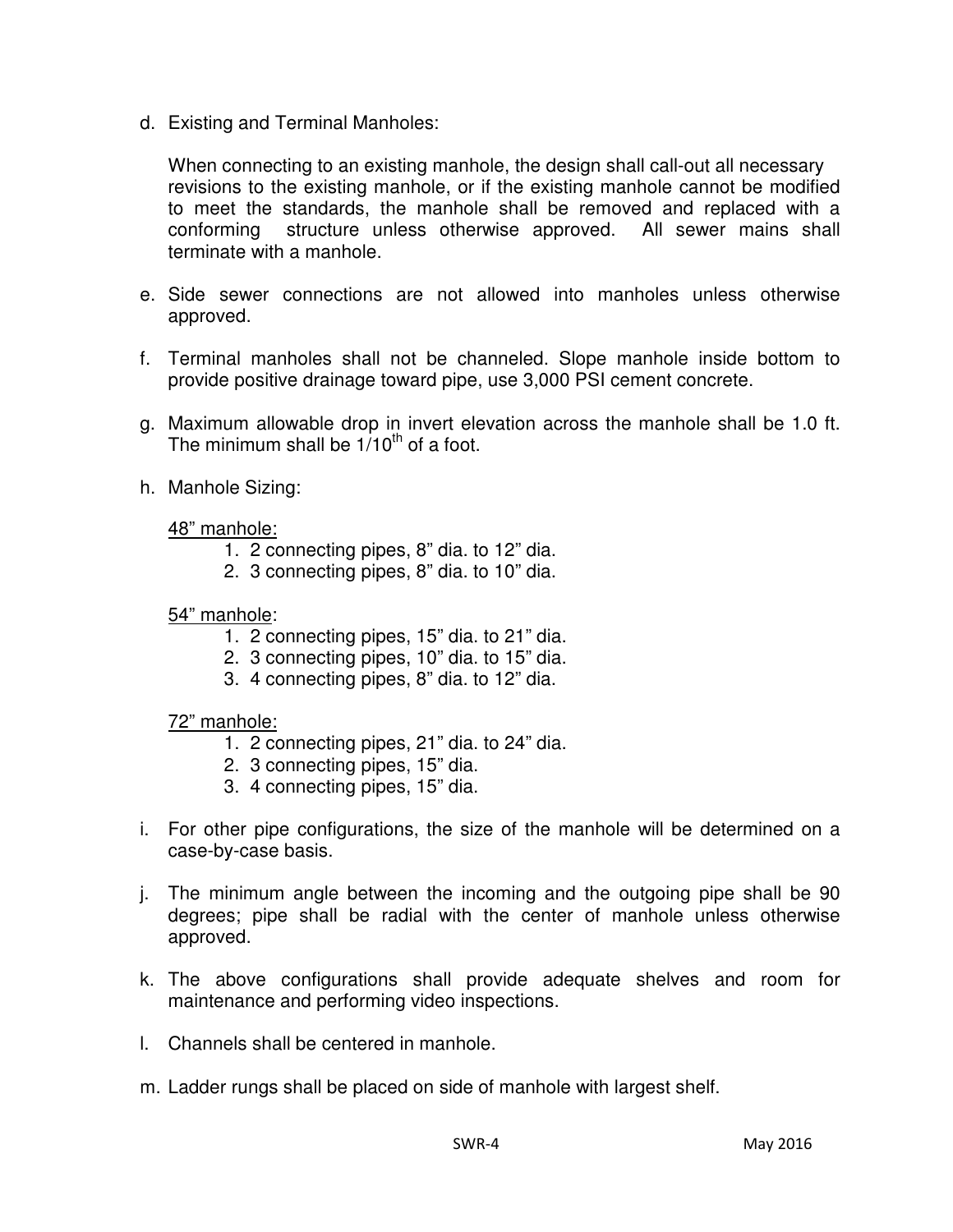- n. All manholes shall be provided with an eccentric cone, unless otherwise approved.
- o. Minimum manhole depths (invert to top of rim) shall be 8 ft. unless otherwise approved by the Engineering Services Manager during plan review.
- p. Drop Connection:
	- Minimum height of drop is 2.5'
	- Maximum height of drop is 20'.
	- Outside drop structure is required, unless otherwise approved.
- q. Pipe Connections to Manholes:

Unless otherwise approved, flexible connectors are required at pipe connections to manhole, in accordance with WSDOT/APWA Specifications Section 7-05.3. The type of connector shall be an A-LOK flexible connector, KOR-N-SEAL by NPC, INC., or suitable equivalent.

# **6-05 Pipe Class – Protection – Cover**

- a. Polyvinyl Chloride (PVC) pipe class designation:
	- All sewer pipe shall be SDR 35 PVC conforming to ASTM D3034, unless otherwise approved.
	- Depth of cover over SDR35 PVC pipe shall be three feet minimum and twenty feet maximum. Pipe depths outside this range will require use of pressure class PVC conforming to AWWA C900 (dimension ratio 18 or less).
- b. All buried metal pipe shall be encased in 8-mil polyethylene per AWWA C-105.
- c. Building setback requirements for sewer mains:
	- 10' minimum from buildings and retaining walls, or equal to depth of pipe, whichever is greater.
	- 20' minimum easement shall be provided between buildings, on multi-family and commercial sites.
	- When passing between any two existing buildings (residential or commercial, etc.) which are 15' apart or less, the easement width shall extend the full width between the buildings, and the depth of the sewer line shall not exceed  $10'$ .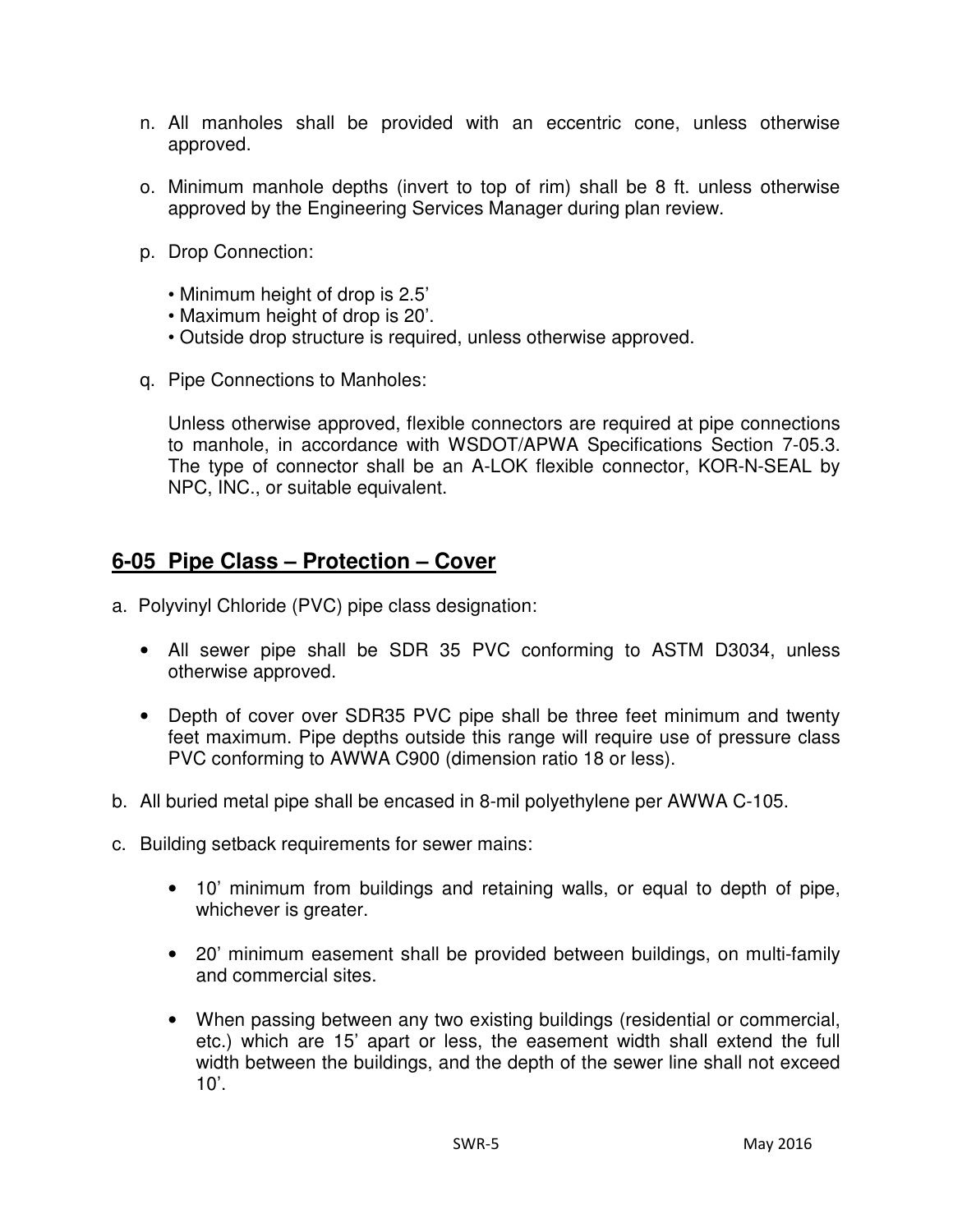# **6-06 Clearances – Other Utilities (Call for Locates)**

- a. All clearances below are from edge-to-edge of each pipe.
- b. Water services and sewer stubs shall have at least 5' horizontal clearance.
- c. Check for crossing or parallel utilities. Maintain minimum vertical and horizontal clearances. Avoid crossings at highly acute angles (the smallest angle measure between utilities should be between 45 and 90 degrees).
- d. Horizontal clearances from sanitary sewer mains:

| Cable TV               | 5'  |
|------------------------|-----|
| Gas                    | 5'  |
| Power                  | 10' |
| Storm                  | 5'  |
| Telephone, Fiber Optic | 10' |
| Water                  | 10' |

e. Vertical clearances from sanitary sewer mains:

| Cable TV               | 1'             |
|------------------------|----------------|
| Gas                    | 1'             |
| Power                  | 1'             |
| Storm                  | 1'             |
| Telephone, Fiber Optic | 1'             |
| Water                  | $\mathcal{P}'$ |

f. Where sewer crosses water main, one full length of sewer pipe shall be used with the pipe centered for maximum joint separation. Washington Department of Ecology Criteria will also apply.

# **6-07 Sewer Main Connections to Existing System**

- a. New sewer mains shall connect to existing sewer main at manholes.
- b. When connecting to an existing manhole, opening shall be core-drilled, fitted with an approved connecting device and manhole base rechanneled.
- c. When connecting to an existing manhole which has access less than 24" in diameter, the manhole shall be upgraded to current standards unless otherwise approved.
- d. Connections to end of existing pipe:
	- If end of pipe is known to have a bell, and new pipe is the same material as existing, plans can specify connection by inserting spigot of new pipe into existing bell end, with an O-ring gasket.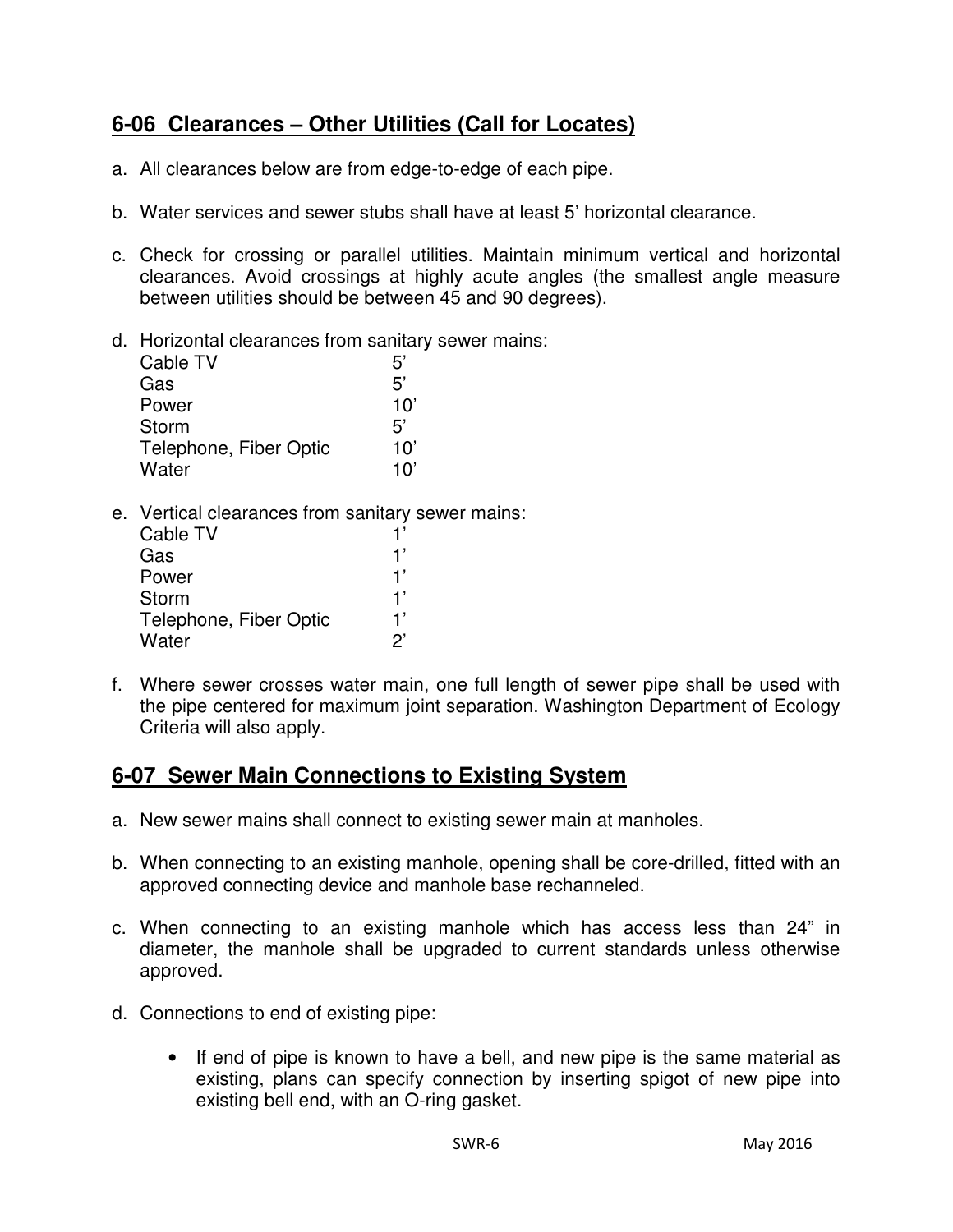- If existing pipe is plain end, or must be cut, plans should specify use of an approved coupling to connect new and existing lines.
- e. Approved couplings for use on sanitary sewer systems:
	- Ductile iron mechanical couplings (equal to ROMAC) on ductile iron, concrete, vitrified clay, or pipes with differing materials or diameters.
	- On PVC or HDPE mains, PVC or HDPE couplings with compatible dimension ratio and gaskets to connect new and existing pipes shall be used.
	- When a section of existing PVC pipe is replaced by "dropping-in" a new section of PVC pipe, the connections to existing pipe shall be made with PVC closure couplings (slip couplings).

# **6-08 Oil / Water Separation, Grease Interceptor**

## **Oil/Water Separator**

Industrial or Commercial Businesses that regularly wash vehicle/equipment exterior surfaces or engage in engine cleaning and other cleaning operations that use acids, caustics, or other metal brighteners as part of their integral maintenance operations, must use closed loop water recycling systems, that have zero discharge. Sludge accumulations from these systems can usually be disposed of in a landfill. Check with Skagit County Health Department for details regarding the disposal.

- a. Evaporator type systems meeting Air Pollution Authority requirements are also permissible.
- b. Contractors must submit the maintenance and operation plan for these systems for the City's approval.
- c. Miscellaneous floor drains within these businesses may discharge to the sanitary sewer system following pre-treatment for oil removal.
- d. Maintain free access to the separator at all times for inspection and compliance determination sampling. A sampling tee must be located on the outlet with a minimum 18-inch drop below invert.

Whenever an industrial or commercial business generates mineral/petroleum oils exceeding 100 milligrams per liter to be discharged to the sanitary sewer, pre-treatment is required. An oil/water separation device shall be installed by the property owner as specified in the appropriate standard drawings. Selection and sizing of an oil/water separator shall be subject to approval by the Utility. Water discharged from any oil/water separator to the sanitary sewer system shall not contain in excess of 100 milligrams per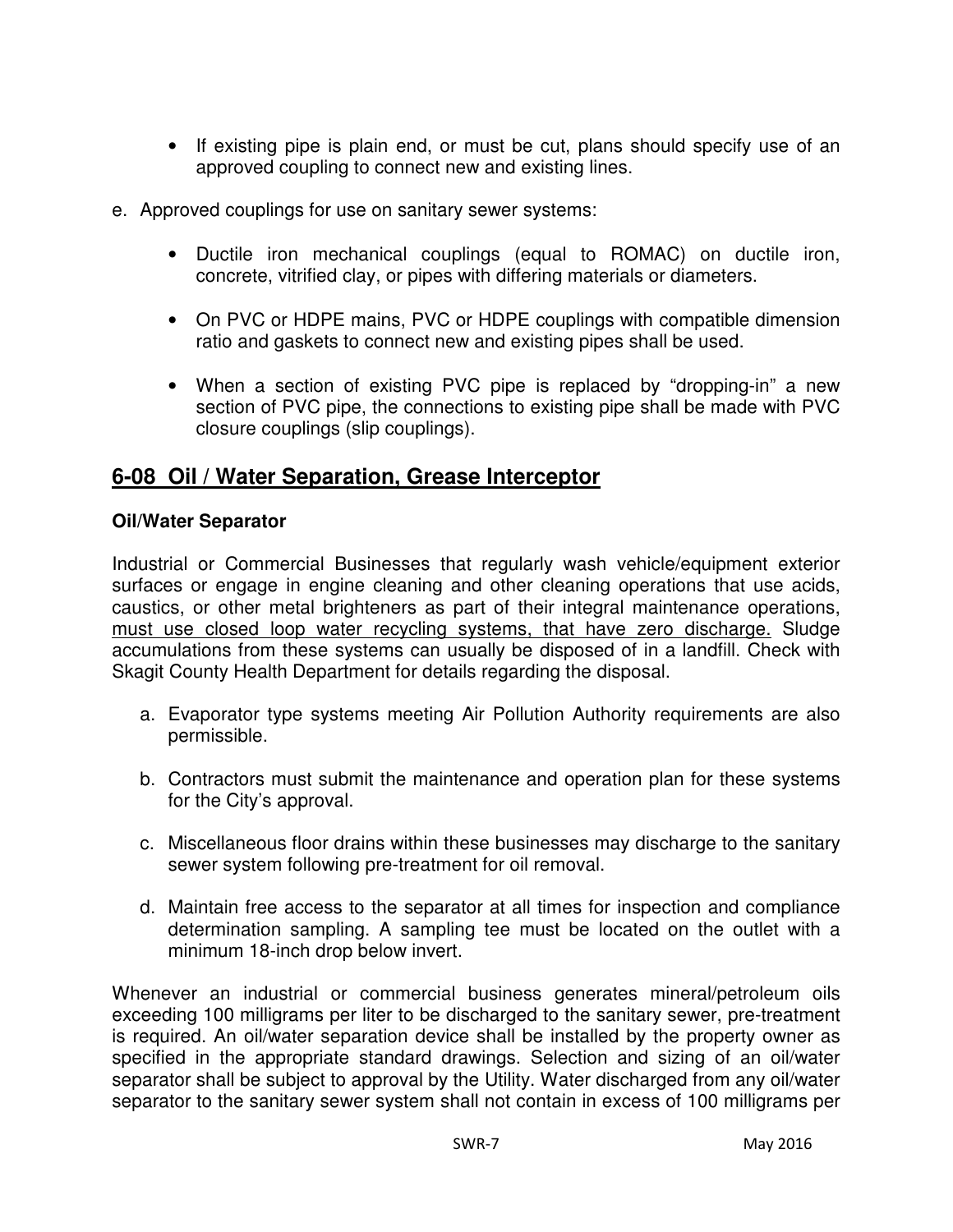liter of petroleum oil, non-biodegradable cutting oil or mineral products, and shall be in compliance with the City of Mount Vernon regulations for discharge to the sanitary sewer.

- a. Sizing of a separator facility shall be based upon maximum available flow to the separator and provision of a forty-five minute retention time in the separator at that flow, with a minimum capacity of at least 100 gallons.
- b. The oil/water separator shall be covered with removable sections. Access and inspection covers, weighing not more than 30 lbs. and with suitable handholds, are to be provided directly above inspection "tee" and oil/grit collection compartments.
- c. Only waste water from floor drains and covered parking areas shall drain to the separator. The location and design shall minimize or eliminate the possibility of storm water reaching the separator – **Area over two hundred square feet open to rainfall shall not drain to the separator**. Sewage from restrooms and shower facilities shall not drain to the separator.
- d. Allowable materials for construction are as follows:
	- Tank concrete
	- Baffles concrete, steel plate
	- Or as approved by Engineering Services Manager during plan review
- e. The separator shall be located within 20 feet of drive for access by maintenance vehicle.
- f. A sampling tee shall be located on the outlet with a minimum 18-inch drop below the invert. Access to the separator shall be maintained free for inspection and compliance determination sampling at all times.
- g. The effluent discharged from any oil/water separator to the sanitary sewer shall not exceed 100 milligrams per liter total oil.
- h. When pre-treatment is no longer required, the inlet and outlet pipes shall be permanently plugged, the separation chambers pumped out, and the vault removed, or filled with an approved structural fill or controlled density fill.
- i. Vehicle fueling stations that regularly engage in the filling of vehicle fuel tanks must have a dead end sump, closed tank system to contain accidental and miscellaneous spills that occur at the fueling area during the fueling operations. The City must approve the capacity of the tank. The contaminated reservoir contents must be disposed of according to Department of Ecology standards. Discharge to the sanitary sewer will not be allowed.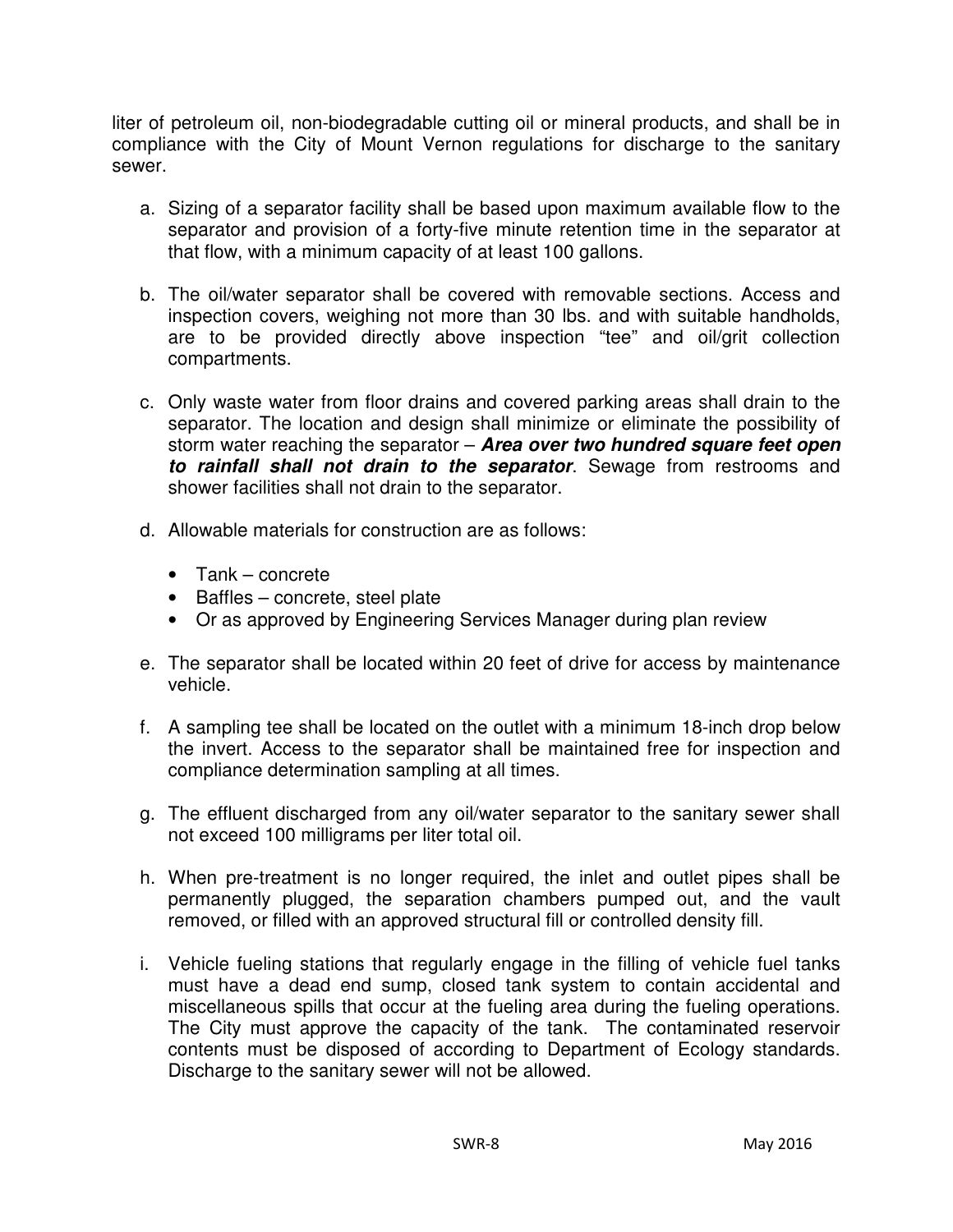## **Grease Interceptor**

Whenever a commercial and/or retail food preparation operation, regardless of size, generates animal/vegetable fats, oils or grease (F.O.G) waste, which causes a visible sheen or accumulations in the effluent, to be discharged to the sanitary sewer, pretreatment is required. A grease interception device and/or other biological, chemical, or other pre-treatment approved by the City of Mount Vernon, shall be installed by the owner. Effluent discharged from any grease interceptor shall not contain a visible sheen or accumulations of F.O.G. and shall be in compliance with the City of Mount Vernon regulations for discharge to the sanitary sewer.

- a. Size and design of the grease interceptor shall conform to the Uniform Plumbing Code, Appendix H standards, and shall be 600 gallons except as noted by the City of Mount Vernon.
- b. Fixtures in the kitchen area which discharge waste-water containing grease are to be connected to the grease interceptor. Such fixtures include dishwashers, pot sinks, range woks, janitor's sinks, floor sinks, and rotoclones. Toilets, urinals, and wash basins shall not flow through the interceptor.
- c. The interceptor shall be located outside the building within 20-feet of the access drive for maintenance vehicles.
- d. The interceptor shall be filled with clean water prior to start-up of system.
- e. Allowable materials for construction are:
	- Tank concrete
	- Baffles concrete, steel plate
	- Or as approved by Engineering Services Manager during plan review
- f. Access to the interceptor shall be maintained free for inspection and compliance determination sampling at all times.
- g. When pre-treatment is no longer required, the inlet and outlet pipes shall be permanently plugged, the separation chambers pumped out, and the vault removed, or filled with an approved structural fill or controlled density fill.
- h. Grease Interceptors shall be cleaned every six months and an invoice shall be provided to the Public Works Department. A City of Mount Vernon approved maintenance program must be posted in the kitchen area.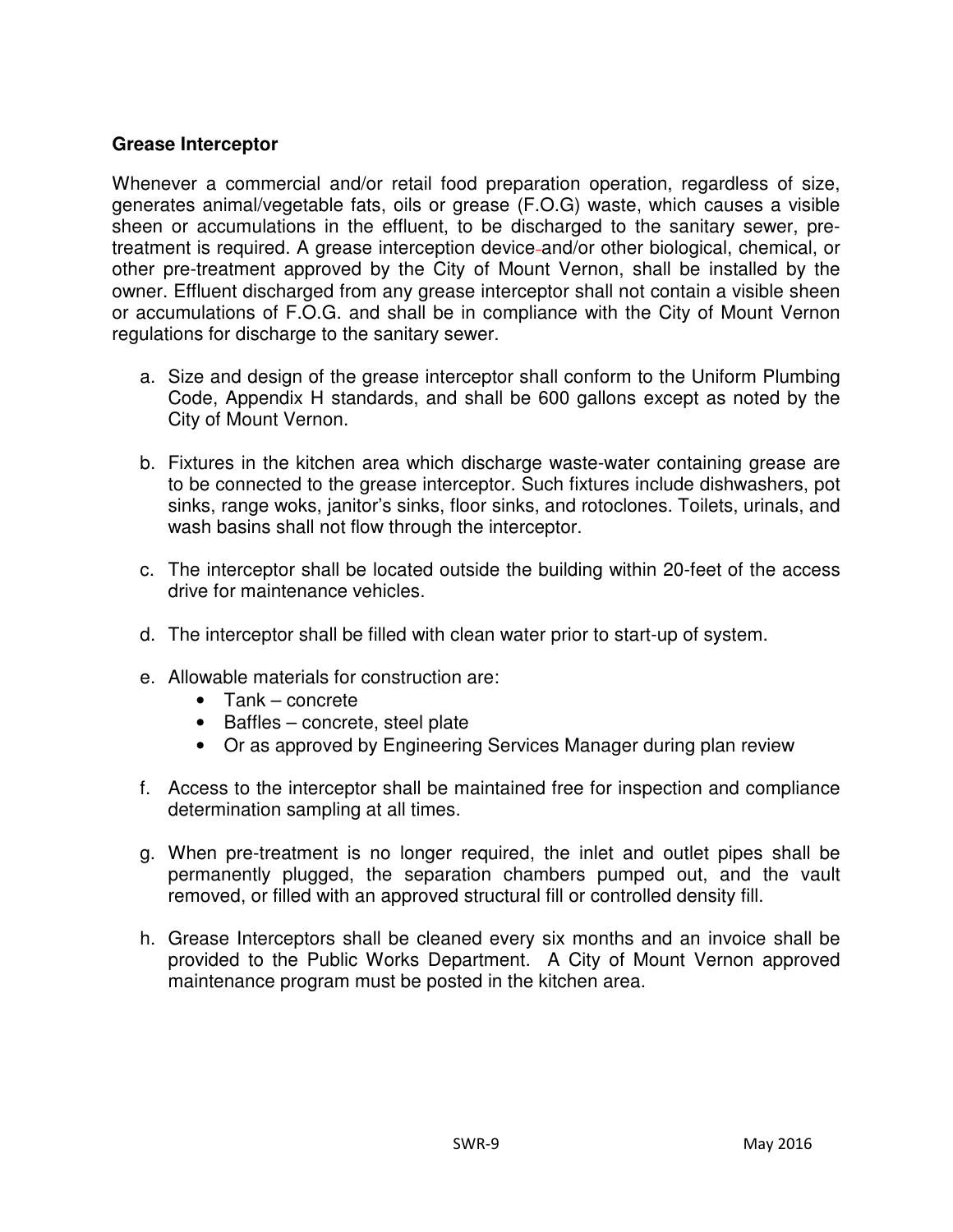# **6-09 Easements**

- a. All easements shall be a minimum of 20' in width, or twice the depth of pipe, whichever is greater. Locate sewer main 10 feet from edge of easement facing interior lot, to ensure setback from building.
- b. Show easements on plans and identify width.
- c. All easements with public utilities shall be granted to the City of Mount Vernon
- d. Storm and sanitary facility access. Unless otherwise approved by the Public Works Director, all public storm and sanitary catch basins and manholes not constructed in the street section, must have an all-weather drivable surface constructed to each catch basin and manhole. The all-weather drivable surface must be of adequate grade, width and surfacing to allow access by maintenance vehicles.

# **6-10 Side Sewers**

- a. Side sewer stub shall extend from main line to minimum 10' past edge of property line, with above grade cleanout outside of the dry utility easement.
- b. The end of each sanitary sewer stub shall be marked with pressure treated 2x4 painted green, or a PVC pipe. All side sewers must have locator tape or locator wire buried with the pipe.
- c. 4" minimum pipe diameter shall be used for single-family residential side sewers.
- d. For multi-family and commercial developments, side sewers shall be sized according to the intended use with a minimum of 6" in diameter.
- e. Side sewers shall connect to new main sewer lines with an approved fitting. Side sewer stubs shall run perpendicular to the sewer main in the right-of-way. Indicate station of side sewer tee from nearest downstream manhole. Also indicate the length of side sewer stub from main to clean-out and the cap at end of lateral. Call out invert at clean-out and provide finish floor elevation.
- f. Minimum side sewer slope shall be 2%.
- g. All side sewer clean-outs on commercial and multi-family projects shall include traffic rated enclosures for clean-outs within driving surfaces.
- h. Maximum distance between side sewer clean-outs shall be 100 feet.
- i. Connections to existing side sewers shall be made with pre-approved devices.
- j. All side sewers shall be pressured tested. Hydrostatic Testing is preferred.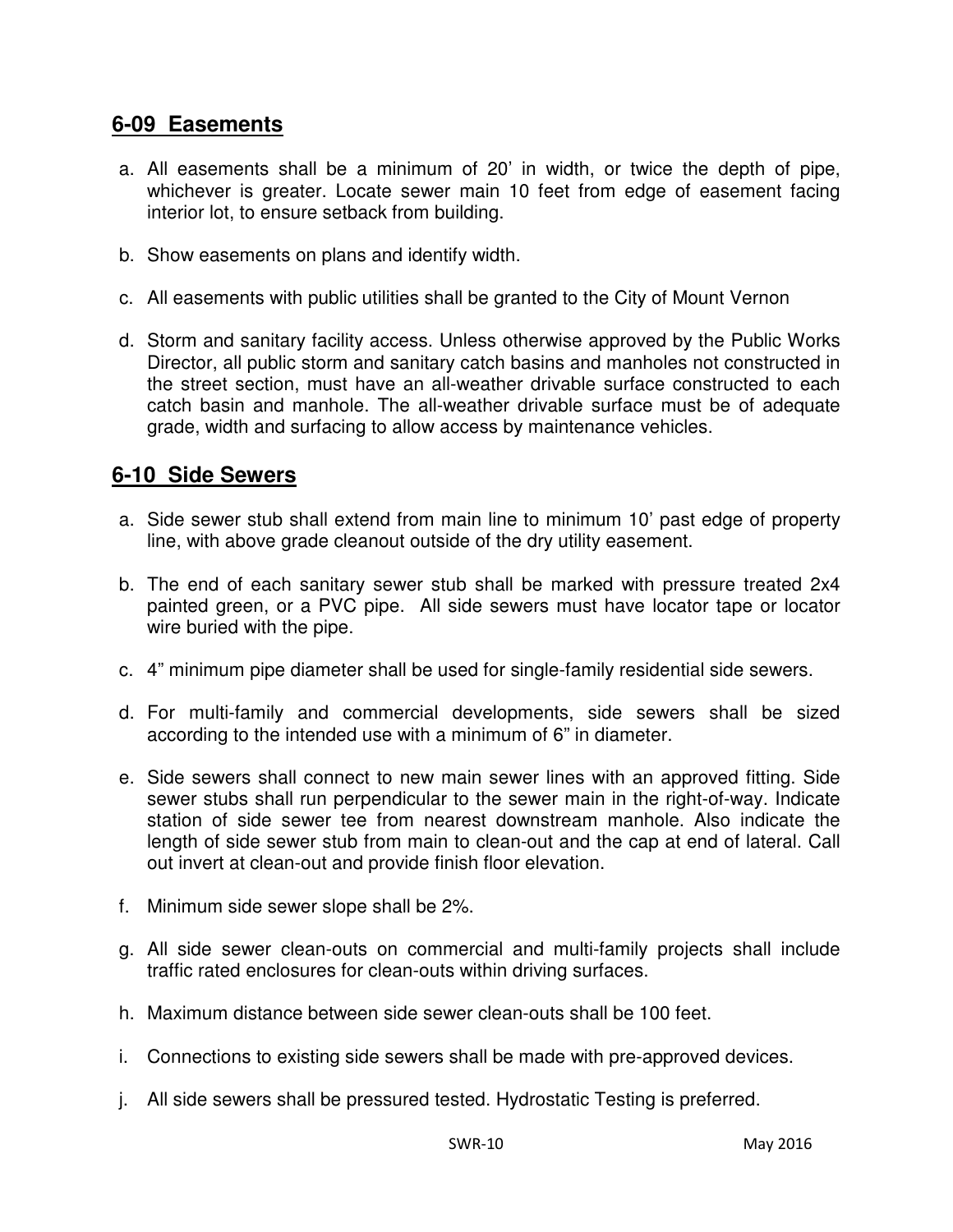# **6-11 Sewer Materials**

## **General**

All materials not specifically referenced shall comply with applicable sections of ASTM, AWWA or WSDOT Standard Specifications.

## **Pressure Sewer Pipe**

PVC pressure pipe shall conform to AWWA C900 pressure class 100 (DR 25) unless otherwise approved. Joints shall be constructed as recommended by the pipe manufacturer for pressure pipe.

PVC fittings compatible with AWWA C900 pipe, or ductile iron fittings, when allowed, shall conform to these specifications.

## **Fittings**

All fittings shall be of the same material as the pipe unless otherwise approved.

## **Backwater Valve**

Backwater check valve installed on side sewers shall be rubber flapper swing type check valve. Flapper shall be constructed from steel reinforced rubber with 45 durometer standard rubber hardness. Valve seat shall be at 45° angle to direction of flow. Flow area through valve shall equal full pipe area. Valve body shall be cast iron with flanged ends and bolted over to allow removal of flapper without removing valve from line.

## **Trench Bedding and Backfill**

Gravel backfill for pipe zone bedding shall be per WSDOT standard plans and specifications.

Trench backfill shall be gravel borrow as per WSDOT Standard Specifications.

## **6-12 Sewer Cleaning**

## **General**

All new sewer mains between manholes must be cleaned and inspected by video prior to acceptance by the City. It is the responsibility of the developer to provide the necessary cleaning, inspection and reports.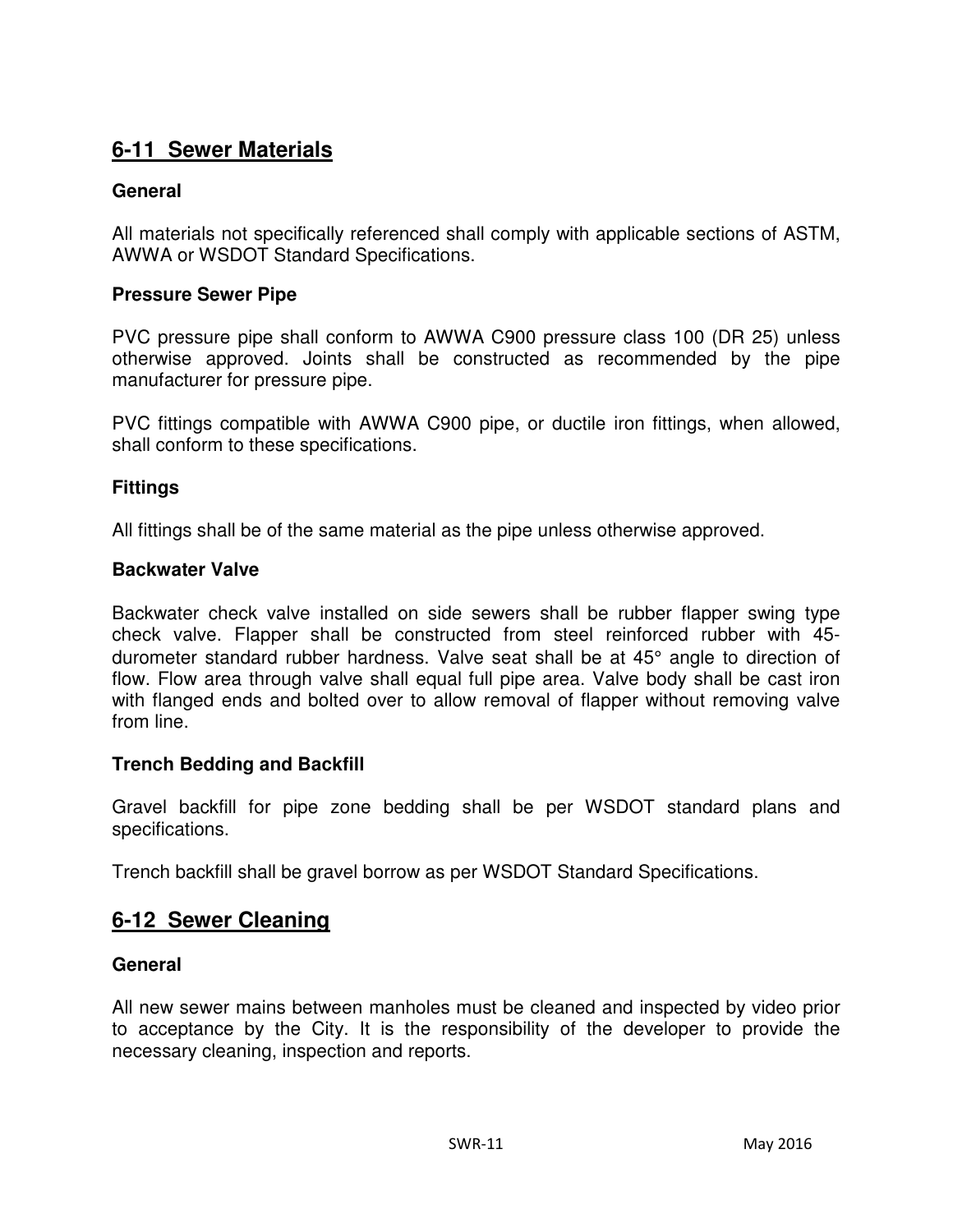The following standards are intended to regulate the activities of independent contractors, when working on newly installed sewer. All pipe cleaning and video inspection work will be as specified by the most current NASSCO-PACP Standards and the following:

## **Sewer Line Cleaning**

a. Intent:

- The intent of sewer line cleaning is to remove foreign materials from the lines and restore the sewer to a maximum carrying capacity. The contractor shall be solely responsible for all injuries and property damage resulting from the cleaning activities.
- b. Cleaning Equipment:
	- High-Velocity Jet (Hydro cleaning) Equipment: All high-velocity sewer cleaning equipment shall be constructed for ease and safety of operation. The equipment shall have a selection of two or more high-velocity nozzles. The nozzles shall be capable of producing a scouring action from 15 to 45 degrees in all size lines designated to be cleaned. Equipment shall also include a high-velocity gun for washing and scouring manhole walls and floor. The gun shall be capable of producing flows from a fine spray to a solid stream. The equipment shall carry its own water tank, auxiliary engines, pumps, and hydraulically driven hose reel. The NASSCO Jetter Code of Practice shall be consulted as a guide for the selection of different type nozzles and recommended pressure applications for various cleaning requirements.

Material removal: Material shall be removed from the pipe at the downstream manhole and not allowed to continue downstream.

c. Cleaning Precautions:

- During sewer cleaning operations, satisfactory precautions shall be taken in the use of cleaning equipment. When hydraulically propelled cleaning tools (which depend upon water pressure to provide their cleaning force) or tools which retard the flow in the sewer line are used, precautions shall be taken to insure that the water pressure created does not damage or cause flooding of public or private property being served by the sewer. The developer must obtain permission from the Skagit County PUD and the City of Mount Vernon Fire Dept. prior to fire hydrant use.
- d. Sewer Cleaning:
	- Sewer cleaning shall be performed using combination vacuum/jetter units. No manhole entry will be allowed except in extenuating circumstances and following OSHA confined space entry requirements. The equipment and methods selected shall be satisfactory to the Owner's representative. When cleaning is complete, the pipe shall be free of all dirt, grease, rocks, sand, and other debris and materials.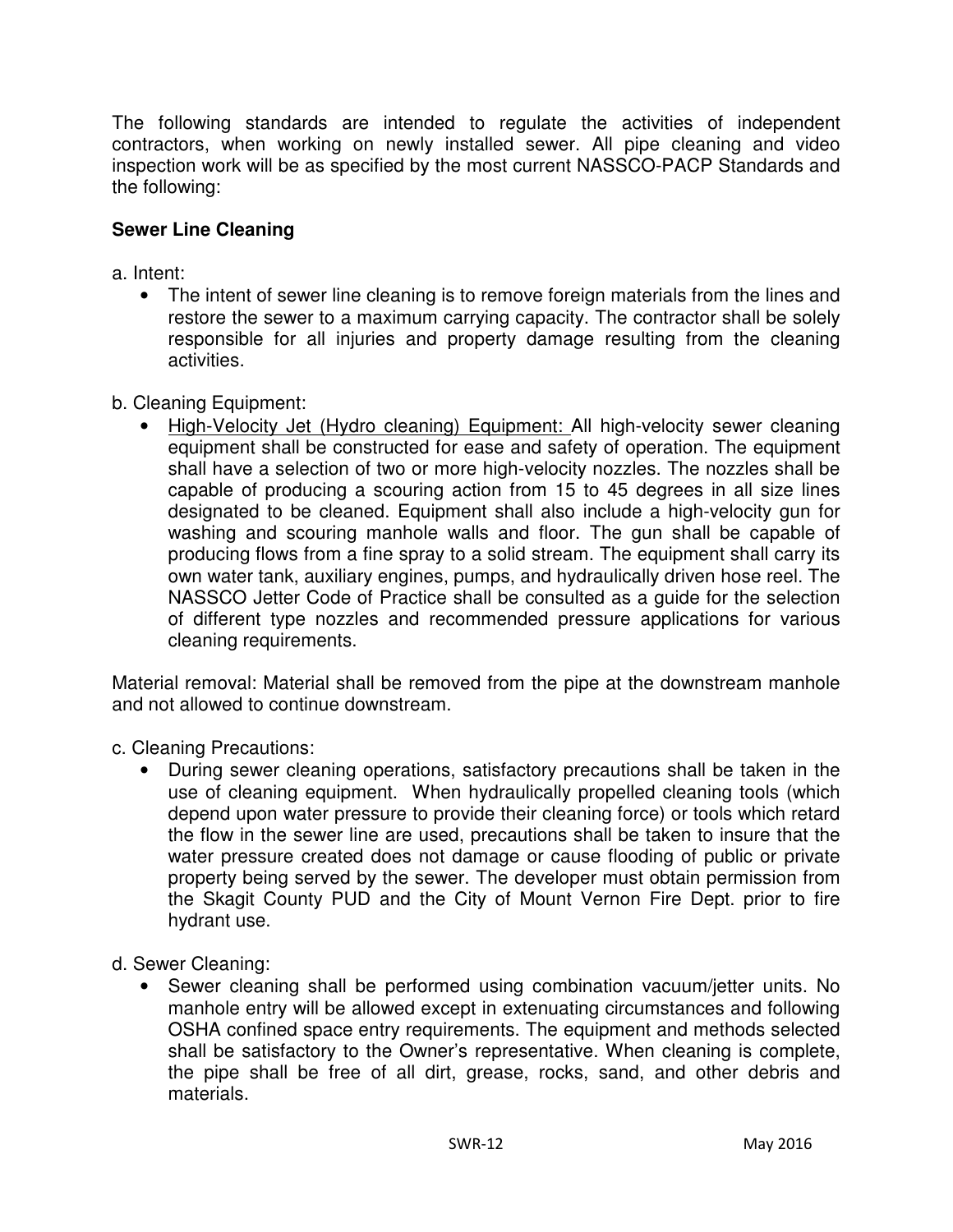# **6-13 Testing of Gravity Sewers**

Immediately following the pipe cleaning, or as directed by City Inspector, the sewer pipe installation shall be tested with low-pressure air. As per WSDOT Standards Specifications, air shall be slowly supplied to the plugged pipe sections until the internal air pressure reaches 4 pounds per square inch. The internal pressure shall be held for 4 minutes.

The City, at any time may require proof of calibration of gauges and any other instrumentation that is used as part of the testing equipment.

For side sewer testing see Section 6-10

# **6-14 Video Inspection**

- a. After installing, replacing, repairing or cleaning a portion of the public sewer the manhole/pipe sections shall be visually inspected and recorded with digital video. A representative of the City may monitor the inspections.
	- The City shall be notified a minimum of five (5) working days in advance of the inspection.
	- All repair, replacement, or alterations made to the pipe after the initial television inspection will require the contractor to provide a new inspection at the contractor's expense.
	- If, in the opinion of the City's representative, debris and or damage from the contractor's activities have affected additional manhole/pipe sections, the contractor shall provide additional inspection video at the contractor's expense.
- b. The video camera used for the inspection shall be one specifically designed and constructed for such inspection.
	- The camera shall be 100% digital.
	- Any analog or NTSC video camera will be deemed unacceptable.
	- Lighting for the camera shall be suitable to allow a clear picture of the entire periphery of the pipe.
	- The camera shall be operative in 100% humidity conditions.
	- The camera, monitor, and other components of the video system shall be capable of producing picture quality sufficient to determine condition of the pipes being inspected.
	- The camera used for television inspection shall be self-propelled, crawlertype units having 360° pan and tilt capabilities.
	- No hand winching units shall be allowed.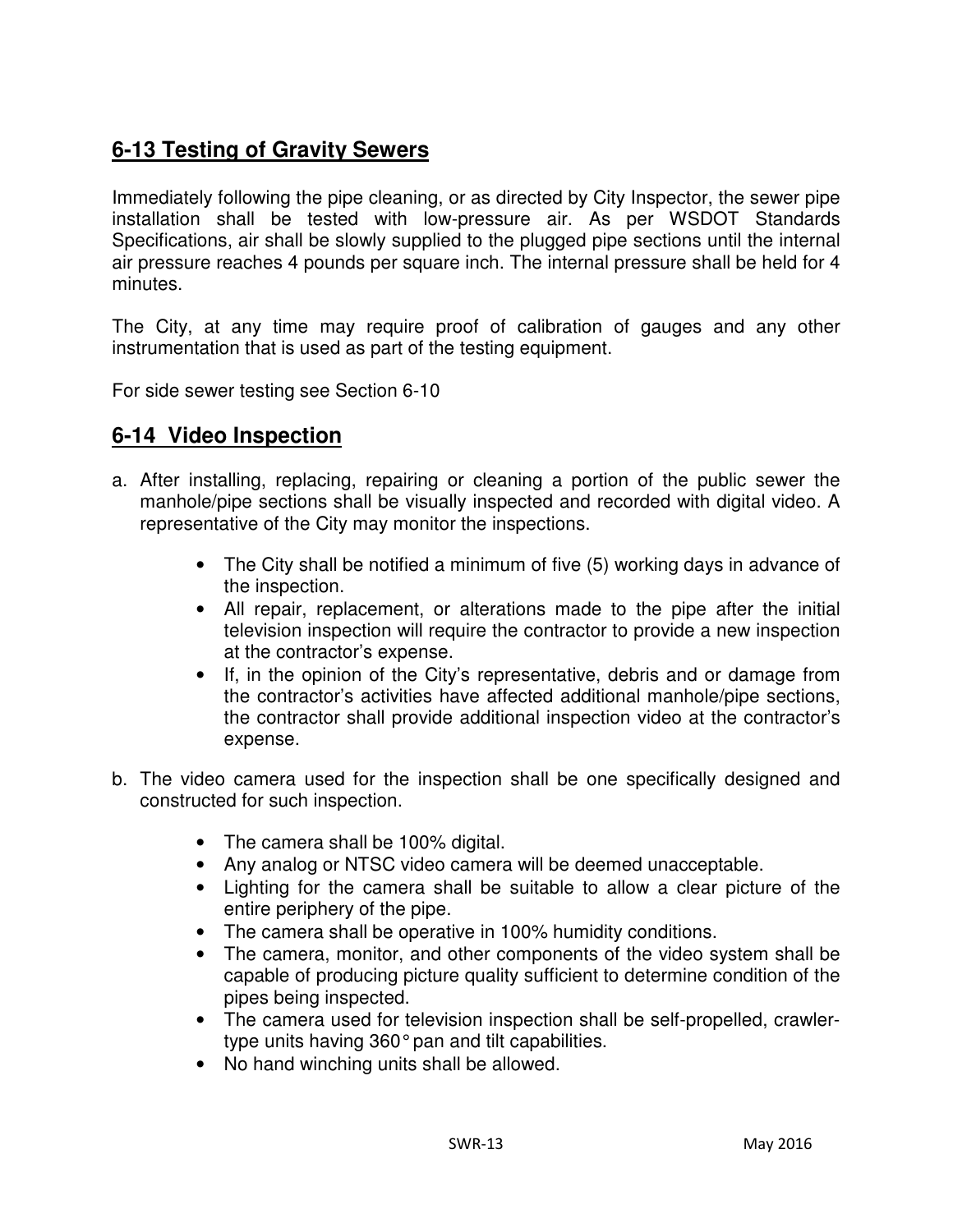- The camera shall be moved through the line at a rate that allows complete inspection, stopping when necessary to permit proper documentation of the sewer's condition.
- In no case will the television camera travel at a speed greater than 30 feet per minute.
- c. A device for measuring the depth of standing water shall be visible on the video at all times. The operator shall stop or reduce speed to sufficiently measure the depth of standing water. A contrasting, non-staining dye must be added to each run, prior to being videoed.
- d. Distance Measurement:
	- The "zero" point of the inspection shall be the centerline of the manhole where the camera is inserted.
	- The footage counter shall be set accordingly by adding the footage from the centerline of the manhole to the edge of the manhole plus the camera length (or the camera length plus the camera focal length). The importance of accurate distance measurement is emphasized.
	- During any inspection procedure, the video cable shall only be removed from the reel by a motorized system.
	- At no time during the inspection is the cable to be removed manually, by hand.
	- The television cable between the counter and the cameras shall be taught at all times.
	- All cleaning and video inspection reports shall show the recorded distances to within 2 feet of the measured lineal footage.
- e. Documentation of the video inspection results shall be as follows:
	- Inspection videos shall be recorded and provided in MPEG format with a frame resolution of at least 640x480 pixels, and a frame rate of at least 29 fps.
	- The video shall provide a clear view free of obstructions and lens obscuring damage or debris.
	- Video recording shall be started after the camera is placed into the manhole and shall end prior to pulling the camera back out.
	- The video shall be free of superfluous "dead space" while the operator makes initial adjustments to equipment.
	- Each individual pipe run must be included in a single file, and shall be named using the following convention:
		- Upstream MHID - Downstream MHID - YYYYMMDD. For example, a video of a pipe run from upstream MH#A10 to downstream manhole C25 recorded on July 1 of 2015 would be named **"A10 - - C25 - - 20150701.mpg"**.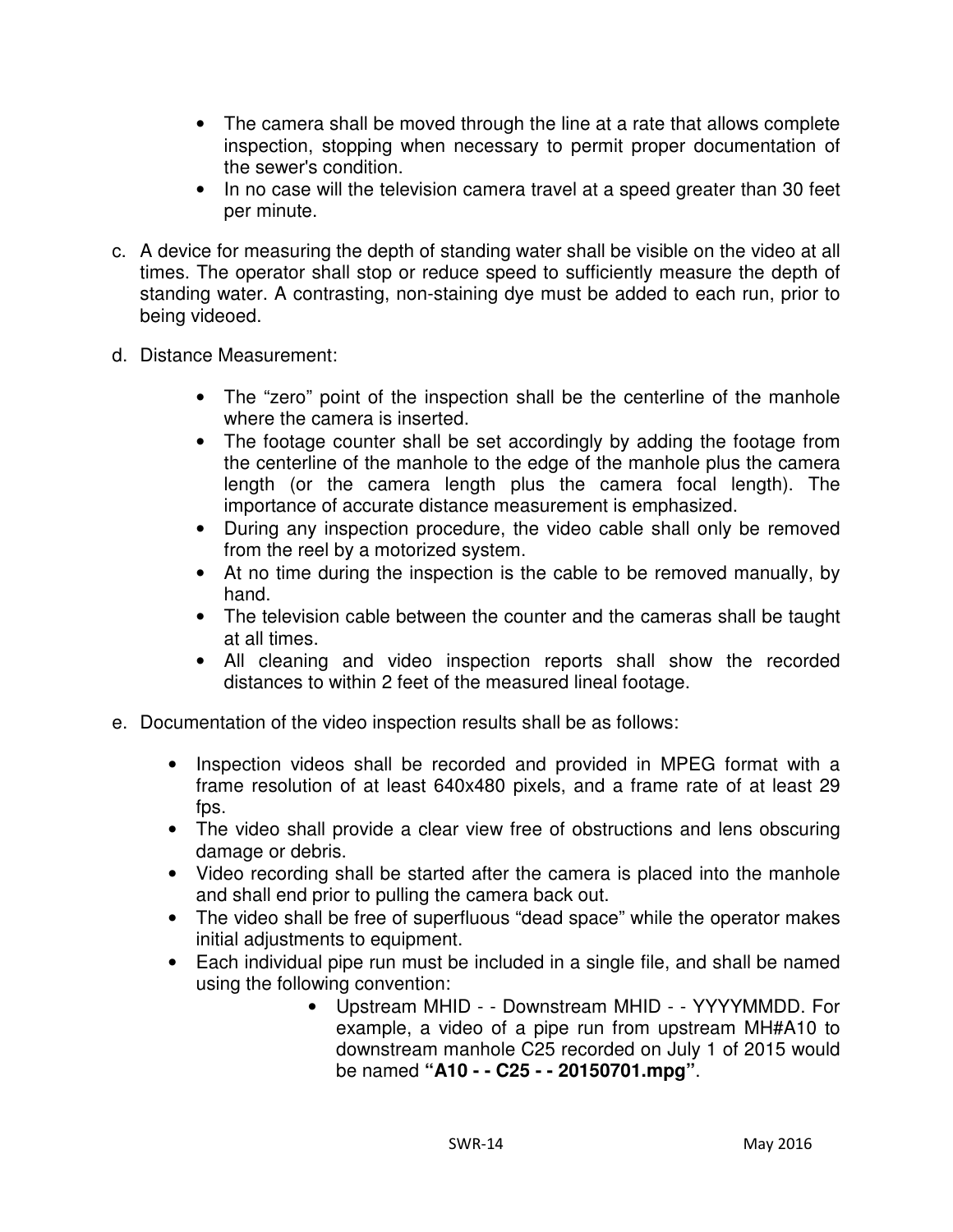- f. The following information must be provided as screen text on the video recording:
	- The text should be clearly displayed on a contrasting background (e.g. white text on dark background or black text on white background).
	- This text should be displayed for approximately 15 seconds or for the duration of the start-up narration, whichever is longer.
	- If an inspection is being performed on consecutive pipe runs with the same setup, this information must be provided at the start of each pipe run:
		- Upstream and downstream manhole numbers
		- Pipe size
		- Pipe material
		- Direction of camera travel
		- Name of project
		- Location
		- Date and time of day
		- Contractor name
		- Operator's name
- g. During video, the running screen must include the following information. The display of this information must in no way obscure the central focus of the pipe being inspected.
	- Running footage (distance traveled)
	- Upstream and downstream (or "from" and "to") manhole numbers of inspected pipe run.
	- The end point of the inspected pipe run should be indicated with screen text for approximately 15 seconds. The ending screen text should indicate:
		- Ending footage
		- Date and time of day
		- Upstream and downstream manhole numbers of inspected pipe run
- h. Video Inspection Reports shall be provided by the Contractor for each inspected pipe run.
	- The reports shall provide a graphic of the pipe and indicate, at a minimum, the pipe location, including the street name, starting and ending manholes, date and time of inspection, direction of inspection, pipe diameter, material, joint length, and final inspected length.
	- The report shall clearly show the distance from the centerline of the starting manhole of each observation and other points of significance such as locations of building sewers or other connections, broken or cracked pipe, separated or offset joints, vertical misalignment (sags), presence of roots, scale, corrosion, exposed aggregates, grease, sediment, debris, or